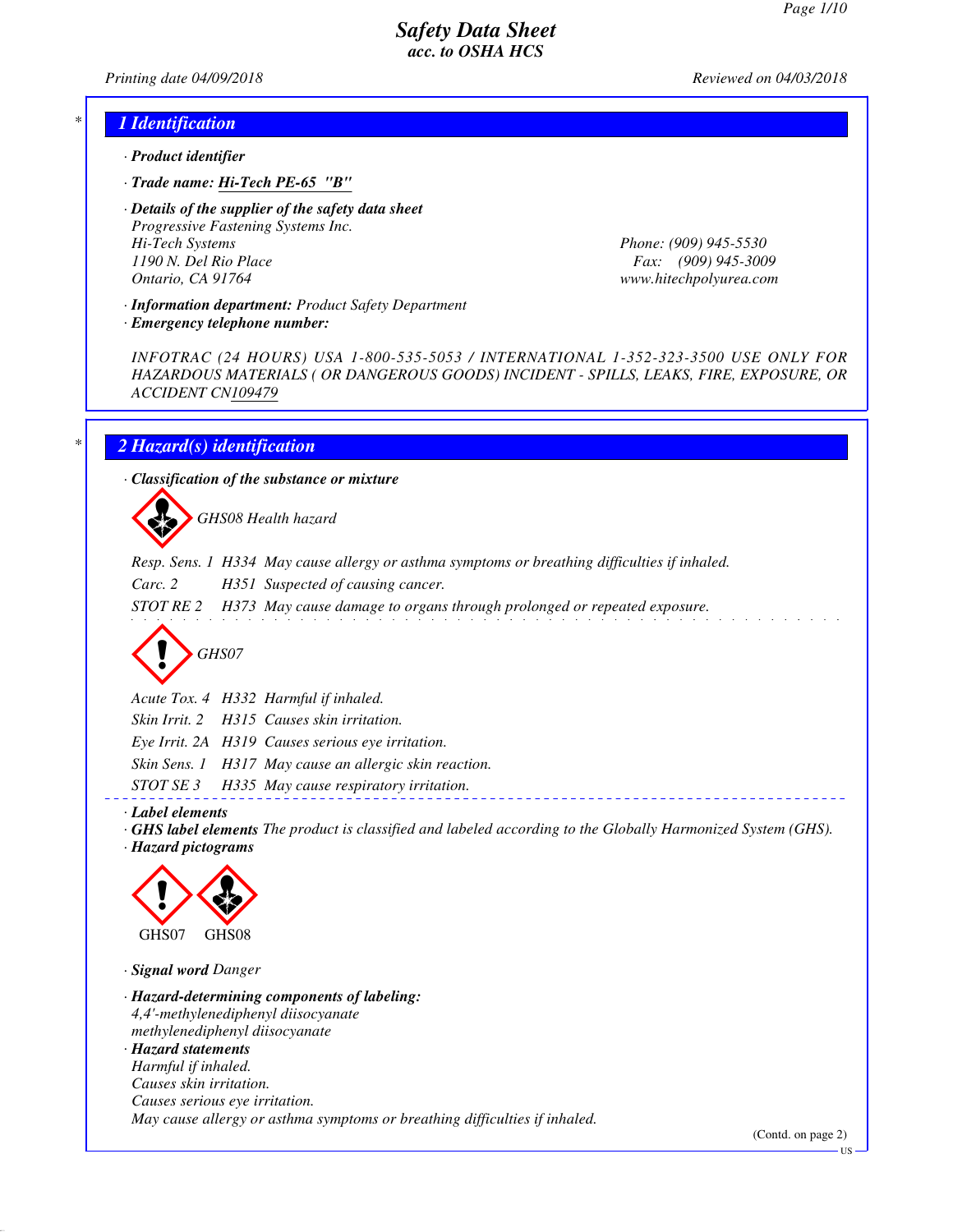*Printing date 04/09/2018 Reviewed on 04/03/2018*

## *Trade name: Hi-Tech PE-65 "B"*

| (Contd. of page 1)                                                                                             |
|----------------------------------------------------------------------------------------------------------------|
| May cause an allergic skin reaction.                                                                           |
| Suspected of causing cancer.                                                                                   |
| May cause respiratory irritation.                                                                              |
| May cause damage to organs through prolonged or repeated exposure.                                             |
| · Precautionary statements                                                                                     |
| Obtain special instructions before use.                                                                        |
| Do not handle until all safety precautions have been read and understood.                                      |
| Do not breathe dust/fume/gas/mist/vapors/spray.                                                                |
| Wash thoroughly after handling.                                                                                |
| Use only outdoors or in a well-ventilated area.                                                                |
| Contaminated work clothing must not be allowed out of the workplace.                                           |
| Wear protective gloves/protective clothing/eye protection/face protection.                                     |
| [In case of inadequate ventilation] wear respiratory protection.                                               |
| If on skin: Wash with plenty of water.                                                                         |
| IF INHALED: Remove person to fresh air and keep comfortable for breathing.                                     |
| If in eyes: Rinse cautiously with water for several minutes. Remove contact lenses, if present and easy to do. |
| Continue rinsing.                                                                                              |
| IF exposed or concerned: Get medical advice/attention.                                                         |
| Call a poison center/doctor if you feel unwell.                                                                |
| Specific treatment (see on this label).                                                                        |
| Get medical advice/attention if you feel unwell.                                                               |
| Take off contaminated clothing and wash it before reuse.                                                       |
| If skin irritation or rash occurs: Get medical advice/attention.                                               |
| If eye irritation persists: Get medical advice/attention.                                                      |
| If experiencing respiratory symptoms: Call a poison center/doctor.                                             |
| Wash contaminated clothing before reuse.                                                                       |
| Store in a well-ventilated place. Keep container tightly closed.                                               |
| Store locked up.                                                                                               |
| Dispose of contents/container in accordance with local/regional/national/international regulations.            |
| · Classification system:                                                                                       |
| $\cdot$ NFPA ratings (scale $0 - 4$ )                                                                          |
|                                                                                                                |
| $Health = 2$                                                                                                   |
| $Fire = 1$                                                                                                     |
| $Reactivity = 0$                                                                                               |
| $\cdot$ HMIS-ratings (scale 0 - 4)                                                                             |
| <b>HEALTH</b><br>$Health = *2$                                                                                 |
| $\vert$ 1 $\vert$<br>$Fire = 1$<br><b>FIRE</b>                                                                 |
| $Reactivity = 0$                                                                                               |
| REACTIVITY <sup>0</sup>                                                                                        |
| $\cdot$ Other hazards                                                                                          |
| · Results of PBT and vPvB assessment                                                                           |
| · <b>PBT</b> : Not applicable.                                                                                 |

*· vPvB: Not applicable.*

# *3 Composition/information on ingredients*

*· Chemical characterization: Mixtures*

*· Description: Mixture of the substances listed below with nonhazardous additions.*

(Contd. on page 3)

US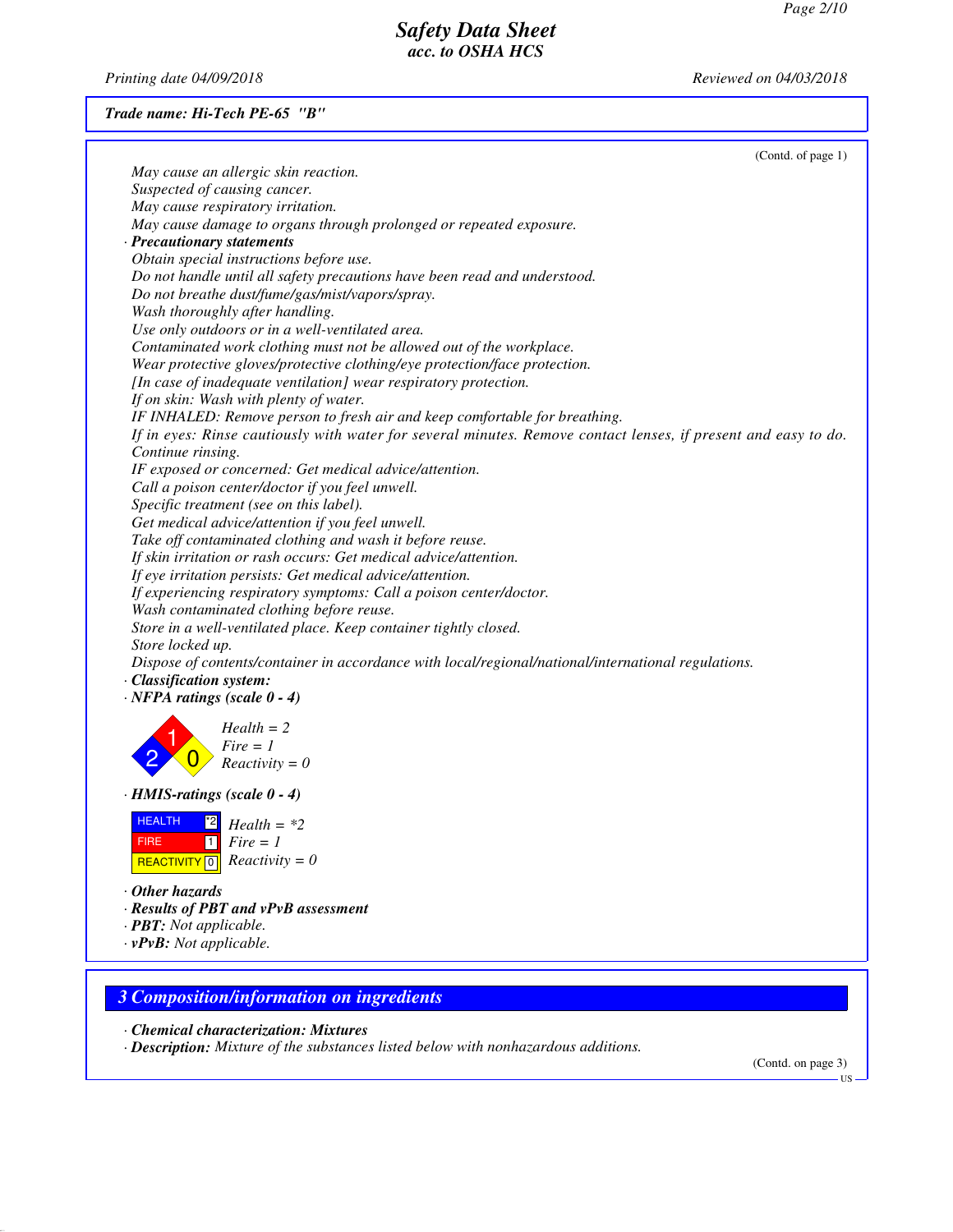*Printing date 04/09/2018 Reviewed on 04/03/2018*

*Trade name: Hi-Tech PE-65 "B"*

|                         |                                                                                                                                                                              | (Contd. of page 2) |
|-------------------------|------------------------------------------------------------------------------------------------------------------------------------------------------------------------------|--------------------|
| · Dangerous components: |                                                                                                                                                                              |                    |
|                         | 101-68-8 4,4'-methylenediphenyl diisocyanate                                                                                                                                 | > $10$ -≤50%       |
|                         | <b>&amp; Resp. Sens. 1, H334; Carc. 2, H351; STOT RE 2, H373; A Acute Tox. 4, H332; Skin</b><br>Irrit. 2, H315; Eye Irrit. 2A, H319; Skin Sens. 1, H317; STOT SE 3, H335     |                    |
|                         | $\sqrt{26447}$ -40-5   methylenediphenyl diisocyanate                                                                                                                        | > $10$ -≤50%       |
|                         | <b>&amp; Resp. Sens. 1, H334; Carc. 2, H351; STOT RE 2, H373; &amp; Acute Tox. 4, H332; Skin</b><br>Irrit. 2, H315; Eye Irrit. 2A, H319; Skin Sens. 1, H317; STOT SE 3, H335 |                    |

#### *\* 4 First-aid measures*

#### *· Description of first aid measures*

*· General information:*

*Symptoms of poisoning may even occur after several hours; therefore medical observation for at least 48 hours after the accident.*

*· After inhalation:*

*Supply fresh air and to be sure call for a doctor.*

- *In case of unconsciousness place patient stably in side position for transportation.*
- *· After skin contact: Immediately wash with water and soap and rinse thoroughly.*
- *· After eye contact: Rinse opened eye for 15 minutes under running water. If symptoms persist, consult a doctor.*
- *· After swallowing:*

*Rinse mouth and then drink plenty of water. Do not induce vomiting. Never induce vomiting or give anything by mouth if victim is unconscious or having convulsions. If symptoms persist consult doctor. · Information for doctor:*

- *· Most important symptoms and effects, both acute and delayed No further relevant information available.*
- *· Indication of any immediate medical attention and special treatment needed No further relevant information available.*

# *\* 5 Fire-fighting measures*

- *· Extinguishing media*
- *· Suitable extinguishing agents: water spray, dry powder, carbon dioxide, foam*
- *· Special hazards arising from the substance or mixture Hazards during fire-fighting:*
- *nitrous gases, fumes/smoke, isocyanate, vapour*
- *· Advice for firefighters*
- *· Protective equipment:*
- *Firefighters should be equippped with self-contained breathing apparatus and turn-out gear*
- *· Additional information*
- *Dispose of fire debris and contaminated extinguishing water in accordance with official regulations.*

#### *\* 6 Accidental release measures*

- *· Personal precautions, protective equipment and emergency procedures Clear area. Ensure adequate ventilation. Wear suitable personal protective clothing and equipment.*
- *· Environmental precautions: Do not allow to enter sewers/ surface or ground water.*
- *· Methods and material for containment and cleaning up: Dispose of the collected material according to regulations. Dispose contaminated material as waste according to item 13. Ensure adequate ventilation.*

(Contd. on page 4)

US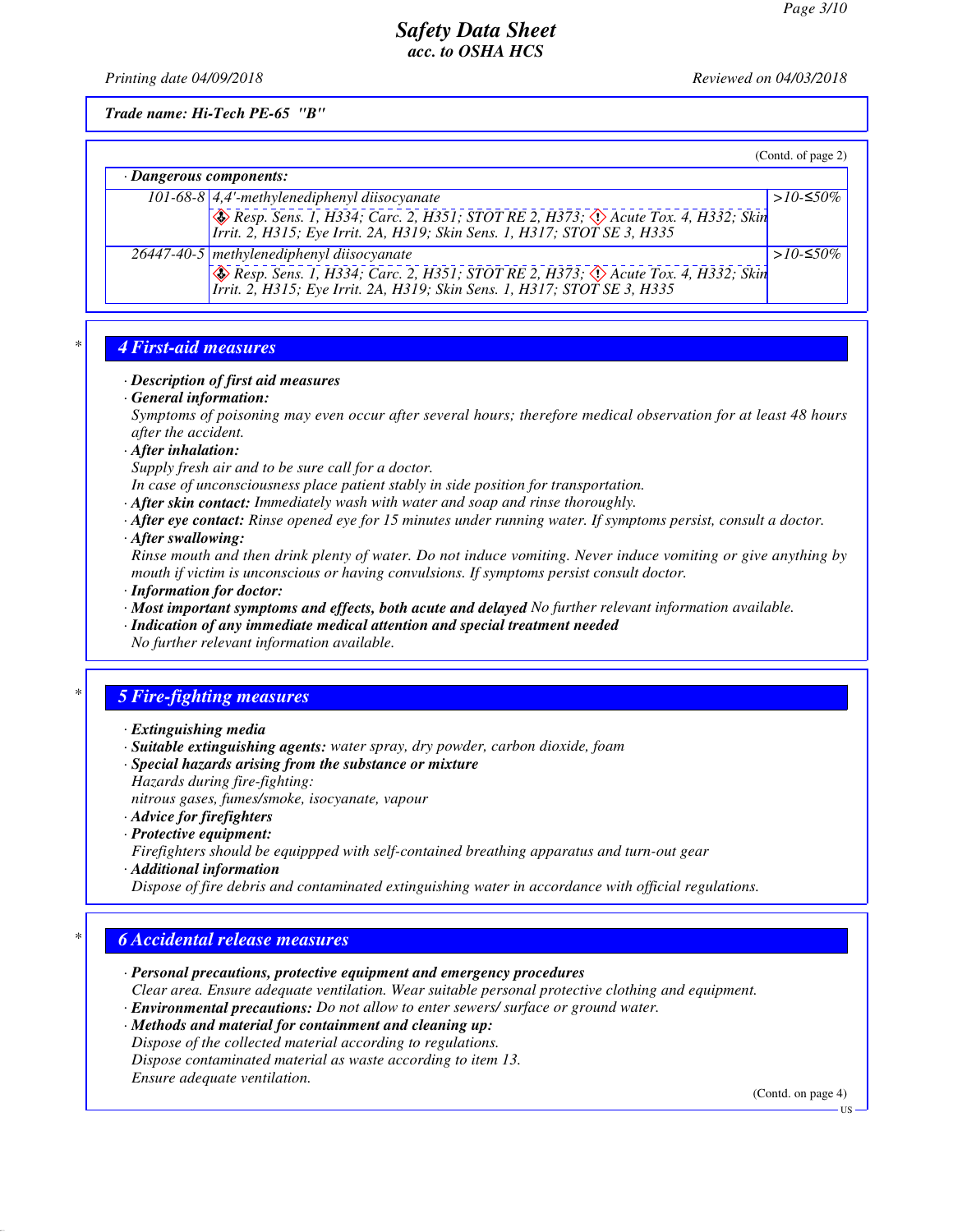*Printing date 04/09/2018 Reviewed on 04/03/2018*

#### *Trade name: Hi-Tech PE-65 "B"*

|                |                                                                 | (Contd. of page 3)       |
|----------------|-----------------------------------------------------------------|--------------------------|
|                | $\cdot$ Reference to other sections                             |                          |
|                | See Section 7 for information on safe handling.                 |                          |
|                | See Section 8 for information on personal protection equipment. |                          |
|                | See Section 13 for disposal information.                        |                          |
|                | · Protective Action Criteria for Chemicals                      |                          |
| $\cdot$ PAC-1: |                                                                 |                          |
|                | 101-68-8 $\vert$ 4,4'-methylenediphenyl diisocyanate            | $0.45$ mg/m <sup>3</sup> |
|                | $26447 - 40 - 5$ methylenediphenyl diisocyanate                 | $29$ mg/m <sup>3</sup>   |
| $\cdot$ PAC-2: |                                                                 |                          |
|                | 101-68-8 $\vert$ 4,4'-methylenediphenyl diisocyanate            | $5 \ mg/m3$              |
|                | 26447-40-5 methylenediphenyl diisocyanate                       | $40$ mg/m <sup>3</sup>   |
| $\cdot$ PAC-3: |                                                                 |                          |
|                | 101-68-8 $\vert$ 4,4'-methylenediphenyl diisocyanate            | $55$ mg/m <sup>3</sup>   |
|                | 26447-40-5 methylenediphenyl diisocyanate                       | $240$ mg/m <sup>3</sup>  |

#### *\* 7 Handling and storage*

*· Handling:*

*· Precautions for safe handling*

*Ensure thorough ventilation of stores and work area. Protect against moisture.*

*Ensure good ventilation/exhaustion at the workplace. Avoid aerosol formation. When handling heated product, vapours of the product should be ventilated, and respiratory protection used. Wear respiratory protection when spraying. Danger of busting when sealed gastight. Protect against moisture. If bulging of drum occurs, transfer to well ventilated area, puncture to relieve pressure, open vent and let stand for 48 hours before resealing. · Information about protection against explosions and fires: No special measures required.*

- 
- *· Conditions for safe storage, including any incompatibilities Segregate from foods and animal feeds. Segregate friom acids and bases. · Storage:*

- *· Requirements to be met by storerooms and receptacles: Carbon Steel, (Iron), High density polyethylene (HDPE), Low density polyethylene (LDPE)*
- *· Information about storage in one common storage facility: Not required.*
- *· Further information about storage conditions:*
- *Storage temperature 60-80°F (16-27°C) Keep receptacle tightly sealed.*
- *· Specific end use(s) No further relevant information available.*

#### *8 Exposure controls/personal protection*

*· Additional information about design of technical systems: No further data; see item 7.*

*· Control parameters*

| $\cdot$ Components with limit values that require monitoring at the workplace: |  |  |
|--------------------------------------------------------------------------------|--|--|
|                                                                                |  |  |

#### *101-68-8 4,4'-methylenediphenyl diisocyanate*

*PEL Ceiling limit value: 0.2 mg/m³, 0.02 ppm*

*REL Long-term value: 0.05 mg/m³, 0.005 ppm Ceiling limit value: 0.2\* mg/m³, 0.02\* ppm \*10-min*

*TLV Long-term value: 0.051 mg/m³, 0.005 ppm*

(Contd. on page 5)

US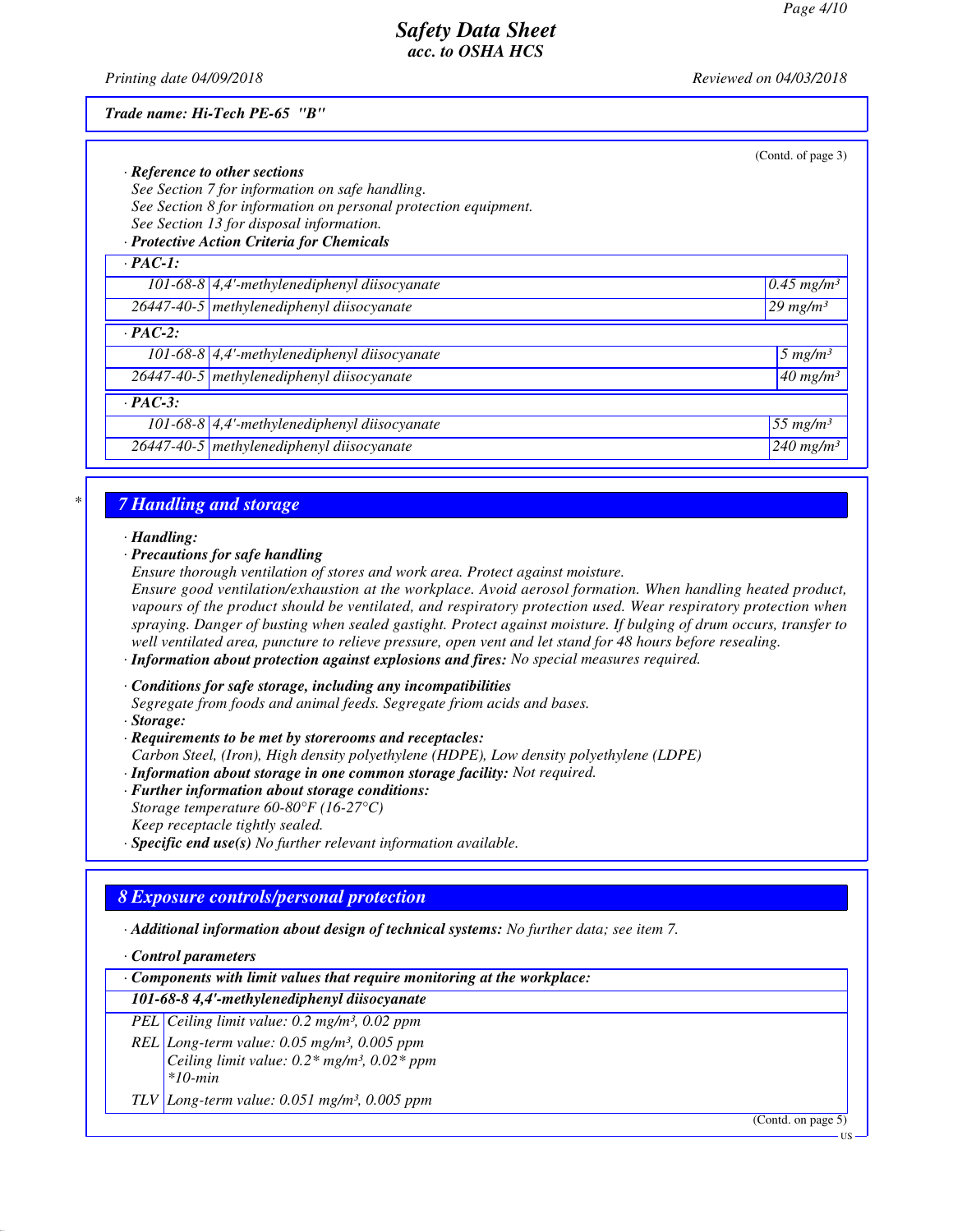(Contd. of page 4)

# *Safety Data Sheet acc. to OSHA HCS*

*Printing date 04/09/2018 Reviewed on 04/03/2018*

## *Trade name: Hi-Tech PE-65 "B"*

|                                                                                                            | · Additional information: The lists that were valid during the creation were used as basis.                                                                                                                                                                                                                                                                |
|------------------------------------------------------------------------------------------------------------|------------------------------------------------------------------------------------------------------------------------------------------------------------------------------------------------------------------------------------------------------------------------------------------------------------------------------------------------------------|
| $\cdot$ Exposure controls                                                                                  |                                                                                                                                                                                                                                                                                                                                                            |
| · Personal protective equipment:                                                                           |                                                                                                                                                                                                                                                                                                                                                            |
| · General protective and hygienic measures:                                                                |                                                                                                                                                                                                                                                                                                                                                            |
| Keep away from foodstuffs, beverages and feed.<br>Immediately remove all soiled and contaminated clothing. |                                                                                                                                                                                                                                                                                                                                                            |
| Wash hands before breaks and at the end of work.                                                           |                                                                                                                                                                                                                                                                                                                                                            |
| Store protective clothing separately.                                                                      |                                                                                                                                                                                                                                                                                                                                                            |
| Avoid contact with the eyes and skin.                                                                      |                                                                                                                                                                                                                                                                                                                                                            |
| · Breathing equipment:                                                                                     |                                                                                                                                                                                                                                                                                                                                                            |
|                                                                                                            | In case of brief exposure or low pollution use respiratory filter device. In case of intensive or longer exposure use                                                                                                                                                                                                                                      |
| respiratory protective device that is independent of circulating air.                                      |                                                                                                                                                                                                                                                                                                                                                            |
| · Protection of hands:                                                                                     |                                                                                                                                                                                                                                                                                                                                                            |
| Protective gloves                                                                                          | The glove material has to be impermeable and resistant to the product/ the substance/ the preparation.                                                                                                                                                                                                                                                     |
| chemical mixture.                                                                                          | Due to missing tests no recommendation to the glove material can be given for the product/ the preparation/ the                                                                                                                                                                                                                                            |
| · Material of gloves                                                                                       | Selection of the glove material on consideration of the penetration times, rates of diffusion and the degradation                                                                                                                                                                                                                                          |
|                                                                                                            | The selection of the suitable gloves does not only depend on the material, but also on further marks of quality and<br>varies from manufacturer to manufacturer. As the product is a preparation of several substances, the resistance of<br>the glove material can not be calculated in advance and has therefore to be checked prior to the application. |
| · Penetration time of glove material                                                                       |                                                                                                                                                                                                                                                                                                                                                            |
|                                                                                                            | The exact break through time has to be found out by the manufacturer of the protective gloves and has to be                                                                                                                                                                                                                                                |
| observed.                                                                                                  |                                                                                                                                                                                                                                                                                                                                                            |
| $\cdot$ Eye protection:                                                                                    |                                                                                                                                                                                                                                                                                                                                                            |
|                                                                                                            |                                                                                                                                                                                                                                                                                                                                                            |
| Tightly sealed goggles                                                                                     |                                                                                                                                                                                                                                                                                                                                                            |
| · Body protection: Protective work clothing                                                                |                                                                                                                                                                                                                                                                                                                                                            |
|                                                                                                            |                                                                                                                                                                                                                                                                                                                                                            |
| 9 Physical and chemical properties                                                                         |                                                                                                                                                                                                                                                                                                                                                            |
| · Information on basic physical and chemical properties                                                    |                                                                                                                                                                                                                                                                                                                                                            |
| <b>General Information</b>                                                                                 |                                                                                                                                                                                                                                                                                                                                                            |
| $\cdot$ Appearance:                                                                                        |                                                                                                                                                                                                                                                                                                                                                            |
| Form:<br>Color:                                                                                            | Liquid<br>Amber colored                                                                                                                                                                                                                                                                                                                                    |
| $\cdot$ Odor:                                                                                              | Mild odor                                                                                                                                                                                                                                                                                                                                                  |
| $\cdot$ Odor threshold:                                                                                    | Not determined.                                                                                                                                                                                                                                                                                                                                            |
| $\cdot$ pH-value:                                                                                          | Not determined.                                                                                                                                                                                                                                                                                                                                            |
| Change in condition                                                                                        |                                                                                                                                                                                                                                                                                                                                                            |
| <b>Melting point/Melting range:</b>                                                                        | Undetermined.                                                                                                                                                                                                                                                                                                                                              |
| <b>Boiling point/Boiling range:</b>                                                                        | 300 °C (572 °F)                                                                                                                                                                                                                                                                                                                                            |
| · Flash point:                                                                                             | 94 °C (201.2 °F)                                                                                                                                                                                                                                                                                                                                           |
|                                                                                                            | (Contd. on page 6)                                                                                                                                                                                                                                                                                                                                         |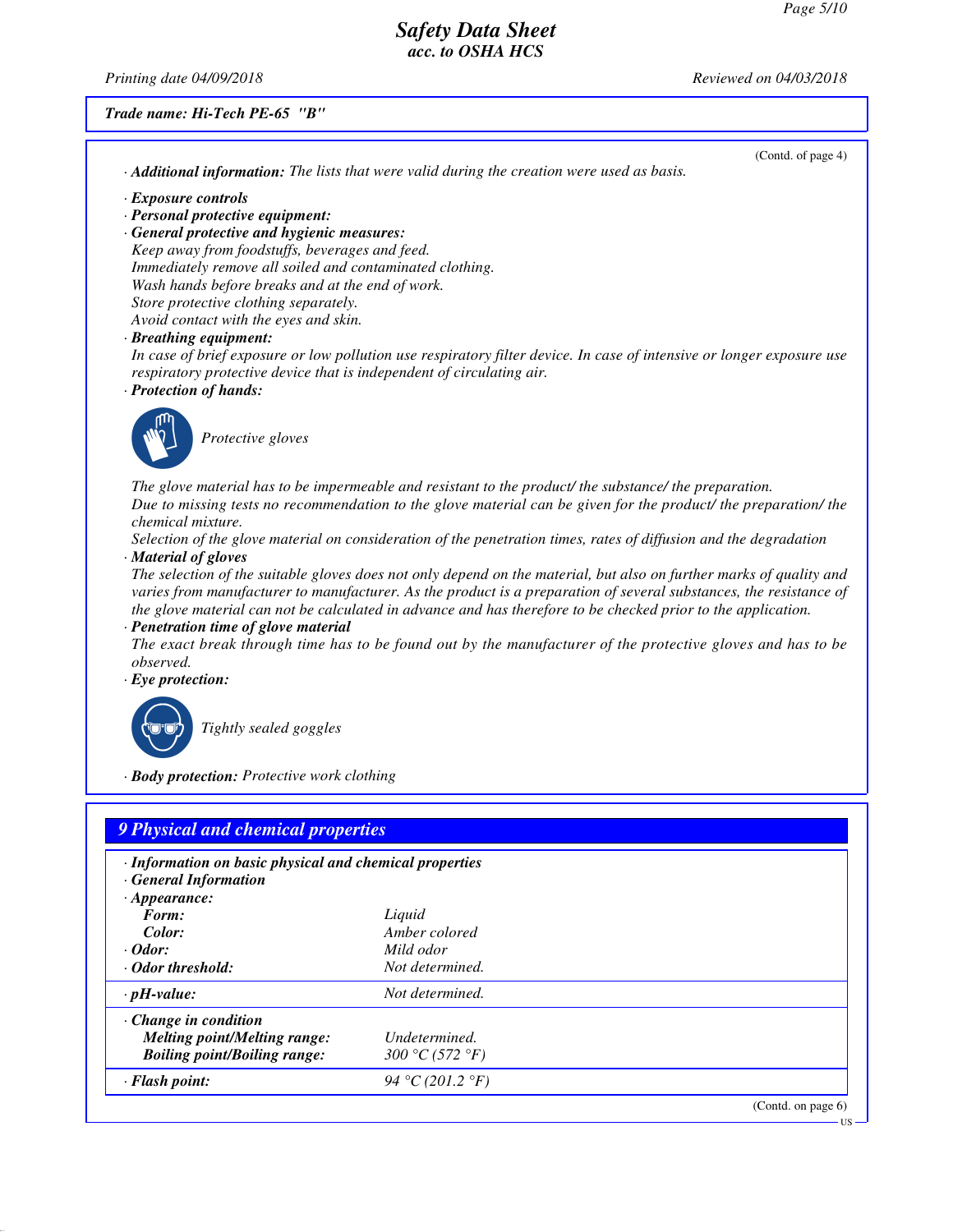*Printing date 04/09/2018 Reviewed on 04/03/2018*

*Trade name: Hi-Tech PE-65 "B"*

|                                                            | (Contd. of page 5)                            |
|------------------------------------------------------------|-----------------------------------------------|
| · Flammability (solid, gaseous):                           | Not applicable.                               |
| · Ignition temperature:                                    | 420 °C (788 °F)                               |
| · Decomposition temperature:                               | Not determined.                               |
| $\cdot$ Auto igniting:                                     | Product is not selfigniting.                  |
| · Danger of explosion:                                     | Product does not present an explosion hazard. |
| $\cdot$ Explosion limits:                                  |                                               |
| Lower:                                                     | Not determined.                               |
| <b>Upper:</b>                                              | Not determined.                               |
| $\cdot$ Vapor pressure:                                    | Not determined.                               |
| $\cdot$ Density at 20 °C (68 °F):                          | $1.00055$ g/cm <sup>3</sup> (8.34959 lbs/gal) |
| · Relative density                                         | Not determined.                               |
| · Vapor density                                            | Not determined.                               |
| $\cdot$ Evaporation rate                                   | Not determined.                               |
| · Solubility in / Miscibility with                         |                                               |
| Water:                                                     | Not miscible or difficult to mix.             |
| · Partition coefficient (n-octanol/water): Not determined. |                                               |
| $\cdot$ Viscosity:                                         |                                               |
| Dynamic at 20 °C (68 °F):                                  | $650$ mPas                                    |
| Kinematic:                                                 | Not determined.                               |
| · Solvent content:                                         |                                               |
| <b>VOC</b> content:                                        | $0.00 \%$                                     |
|                                                            | $0.0$ g/l / 0.00 lb/gl                        |
| <b>Solids content:</b>                                     | 58.0%                                         |
| Other information                                          | No further relevant information available.    |

## *10 Stability and reactivity*

*· Reactivity No further relevant information available.*

*· Chemical stability*

- *· Thermal decomposition / conditions to be avoided: No decomposition if used according to specifications.*
- *· Possibility of hazardous reactions*

*Contact with certain rubbers and plastics can cause brittleness of the substance/product with subsequent loss in strength.*

*Exothermic reaction. Reacts with strong acids and alkalies. Reacts with oxidizing agents.*

- *· Conditions to avoid Temperature < 0 degrees Celsius Avoid moisture*
- *· Incompatible materials:*

*acids, amines, alcohols, water, Alkalines, strong bases, Products that react with isocyantes*

- *· Hazardous decomposition products:*
- *aromatic isocyanates, gases/vapours*

*carbon monoxide, carbon dioxide, nitrogen oxide, hydrogen cyanide*

(Contd. on page 7)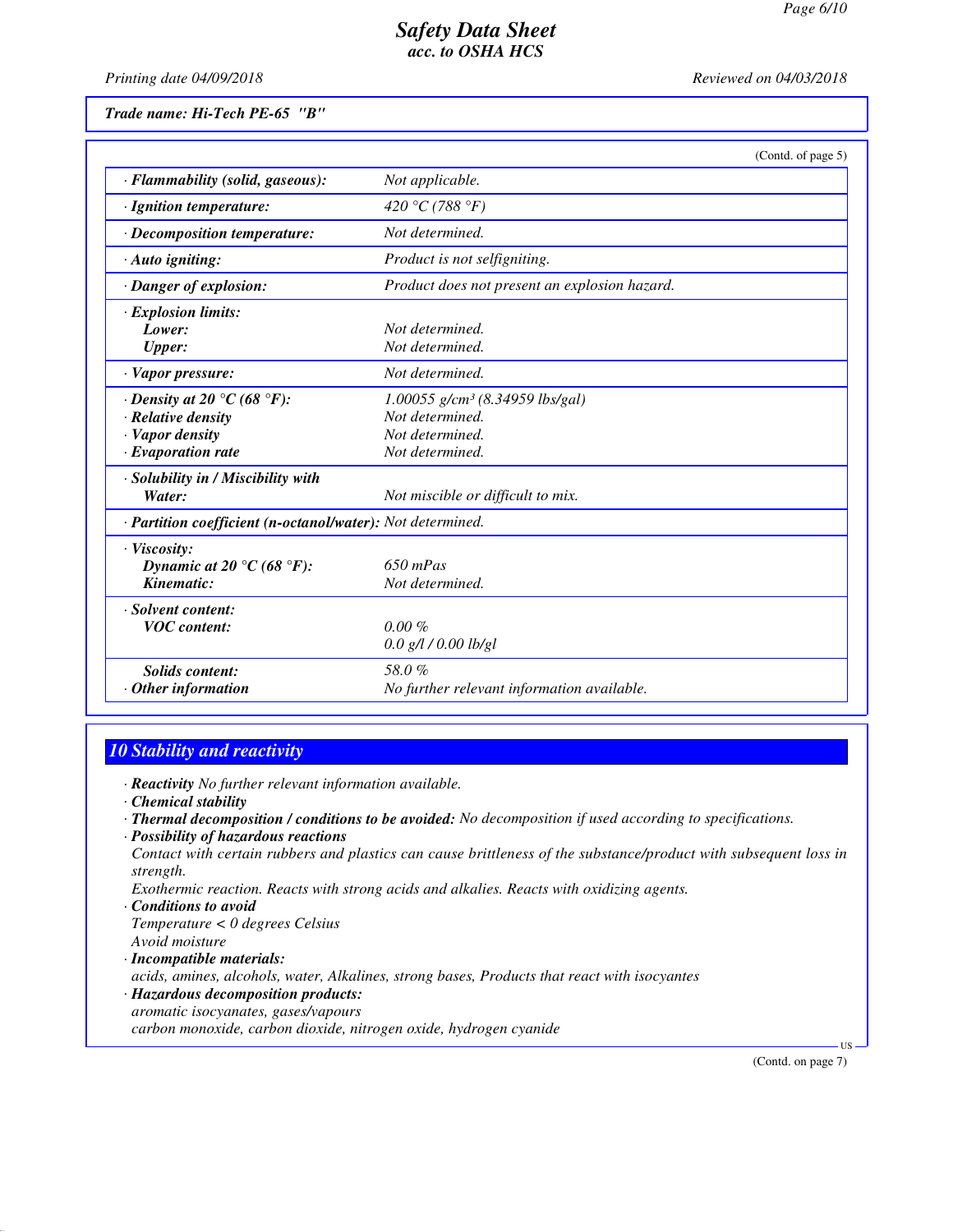*Printing date 04/09/2018 Reviewed on 04/03/2018*

*Trade name: Hi-Tech PE-65 "B"*

(Contd. of page 6)

| $\cdot$ Acute toxicity:                                 |      | · Information on toxicological effects                                                                                                                                                                                                                  |
|---------------------------------------------------------|------|---------------------------------------------------------------------------------------------------------------------------------------------------------------------------------------------------------------------------------------------------------|
|                                                         |      | · LD/LC50 values that are relevant for classification:                                                                                                                                                                                                  |
| <b>ATE</b> (Acute Toxicity Estimate)                    |      |                                                                                                                                                                                                                                                         |
| Oral                                                    | LD50 | $5,500-11,000$ mg/kg (mouse)                                                                                                                                                                                                                            |
|                                                         |      | Inhalative LC50/4 h 13.8-27.5 mg/l                                                                                                                                                                                                                      |
|                                                         |      | 101-68-8 4,4'-methylenediphenyl diisocyanate                                                                                                                                                                                                            |
| Oral                                                    | LD50 | $2,200$ mg/kg (mouse)                                                                                                                                                                                                                                   |
| Harmful<br><b>Irritant</b><br>· Carcinogenic categories |      | Sensitization possible through inhalation.<br>Sensitization possible through skin contact.<br>· Additional toxicological information:<br>The product shows the following dangers according to internally approved calculation methods for preparations: |
|                                                         |      | · IARC (International Agency for Research on Cancer)                                                                                                                                                                                                    |
|                                                         |      | 101-68-8 $\vert$ 4,4'-methylenediphenyl diisocyanate<br>3                                                                                                                                                                                               |
|                                                         |      | · NTP (National Toxicology Program)                                                                                                                                                                                                                     |
|                                                         |      |                                                                                                                                                                                                                                                         |
| None of the ingredients is listed.                      |      |                                                                                                                                                                                                                                                         |

# *12 Ecological information*

*· Toxicity*

- *· Aquatic toxicity: No further relevant information available.*
- *· Persistence and degradability No further relevant information available.*
- *· Behavior in environmental systems:*
- *· Bioaccumulative potential No further relevant information available.*
- *· Mobility in soil No further relevant information available.*
- *· Additional ecological information:*

*· General notes:*

*Water hazard class 2 (Self-assessment): hazardous for water*

*Do not allow product to reach ground water, water course or sewage system.*

- *Danger to drinking water if even small quantities leak into the ground.*
- *· Results of PBT and vPvB assessment*
- *· PBT: Not applicable.*
- *· vPvB: Not applicable.*
- *· Other adverse effects No further relevant information available.*

(Contd. on page 8)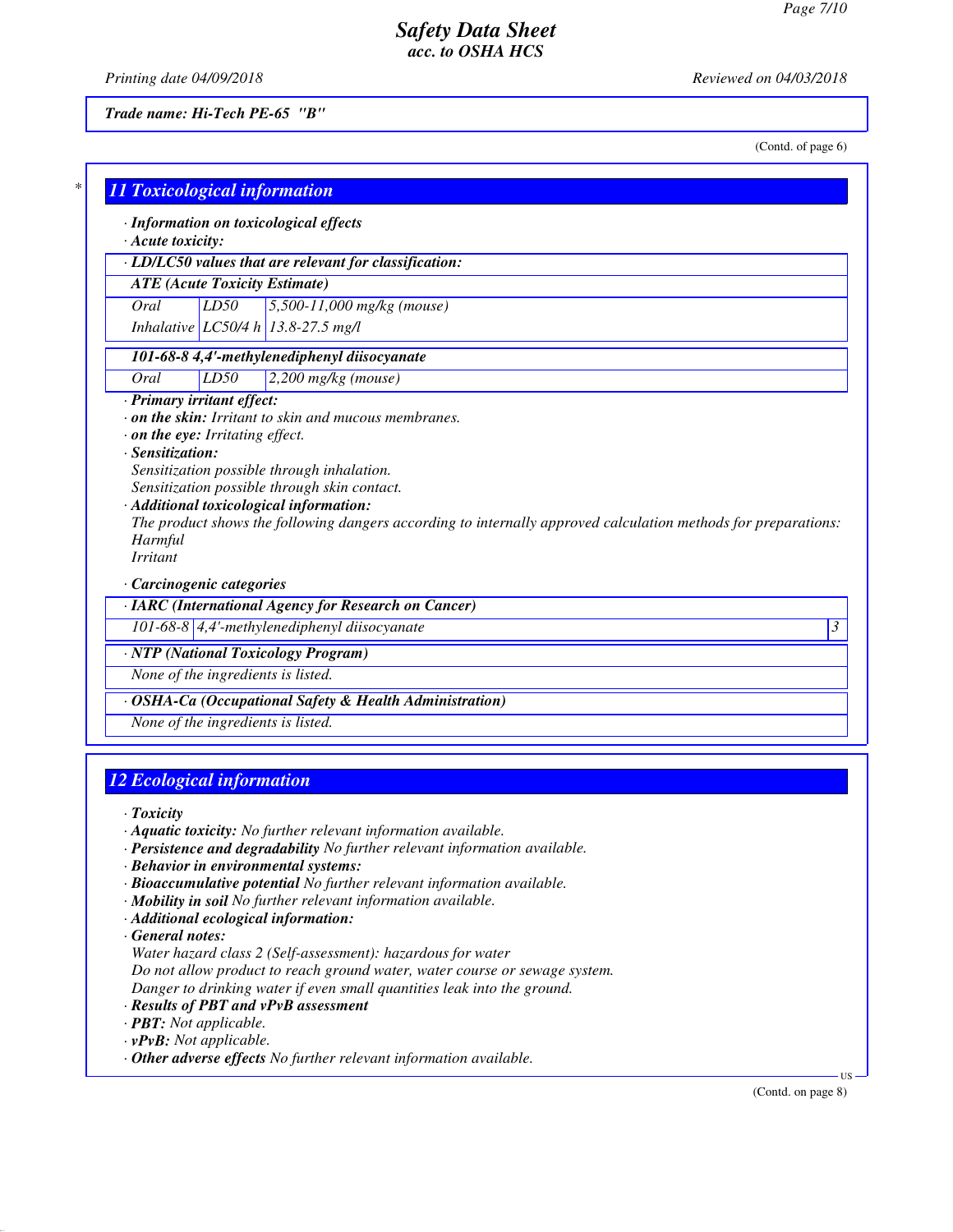*Printing date 04/09/2018 Reviewed on 04/03/2018*

*Trade name: Hi-Tech PE-65 "B"*

(Contd. of page 7)

#### *13 Disposal considerations*

*· Waste treatment methods*

*· Recommendation:*

*Must not be disposed of together with household garbage. Do not allow product to reach sewage system. Incinerate in a licensed facility. Dispose of in a licensed facility. Do not discharge substance/product into sewer system.*

*· Uncleaned packagings:*

*· Recommendation: Disposal must be made according to official regulations.*

| <b>14 Transport information</b>                                                     |                      |
|-------------------------------------------------------------------------------------|----------------------|
| $\cdot$ UN-Number<br>· DOT, ADN, IMDG, IATA                                         | not regulated        |
| $\cdot$ UN proper shipping name<br>· DOT, ADN, IMDG, IATA                           | not regulated        |
| $\cdot$ Transport hazard class(es)                                                  |                      |
| · DOT, ADN, IMDG, IATA<br>· Class                                                   | not regulated        |
| · Packing group<br>· DOT, IMDG, IATA                                                | not regulated        |
| · Environmental hazards:                                                            | Not applicable.      |
| · Special precautions for user<br>· Stowage Category                                | Not applicable.<br>A |
| · Transport in bulk according to Annex II of<br><b>MARPOL73/78 and the IBC Code</b> | Not applicable.      |
| · UN "Model Regulation":                                                            | not regulated        |

#### *\* 15 Regulatory information*

*· Safety, health and environmental regulations/legislation specific for the substance or mixture · Sara*

*· Section 355 (extremely hazardous substances):*

*None of the ingredients is listed.*

*· Section 313 (Specific toxic chemical listings): 101-68-8 4,4'-methylenediphenyl diisocyanate*

*· TSCA (Toxic Substances Control Act):*

*All ingredients are listed.*

*· Proposition 65*

*· Chemicals known to cause cancer:*

*None of the ingredients is listed.*

*· Chemicals known to cause reproductive toxicity for females:*

*None of the ingredients is listed.*

(Contd. on page 9)

US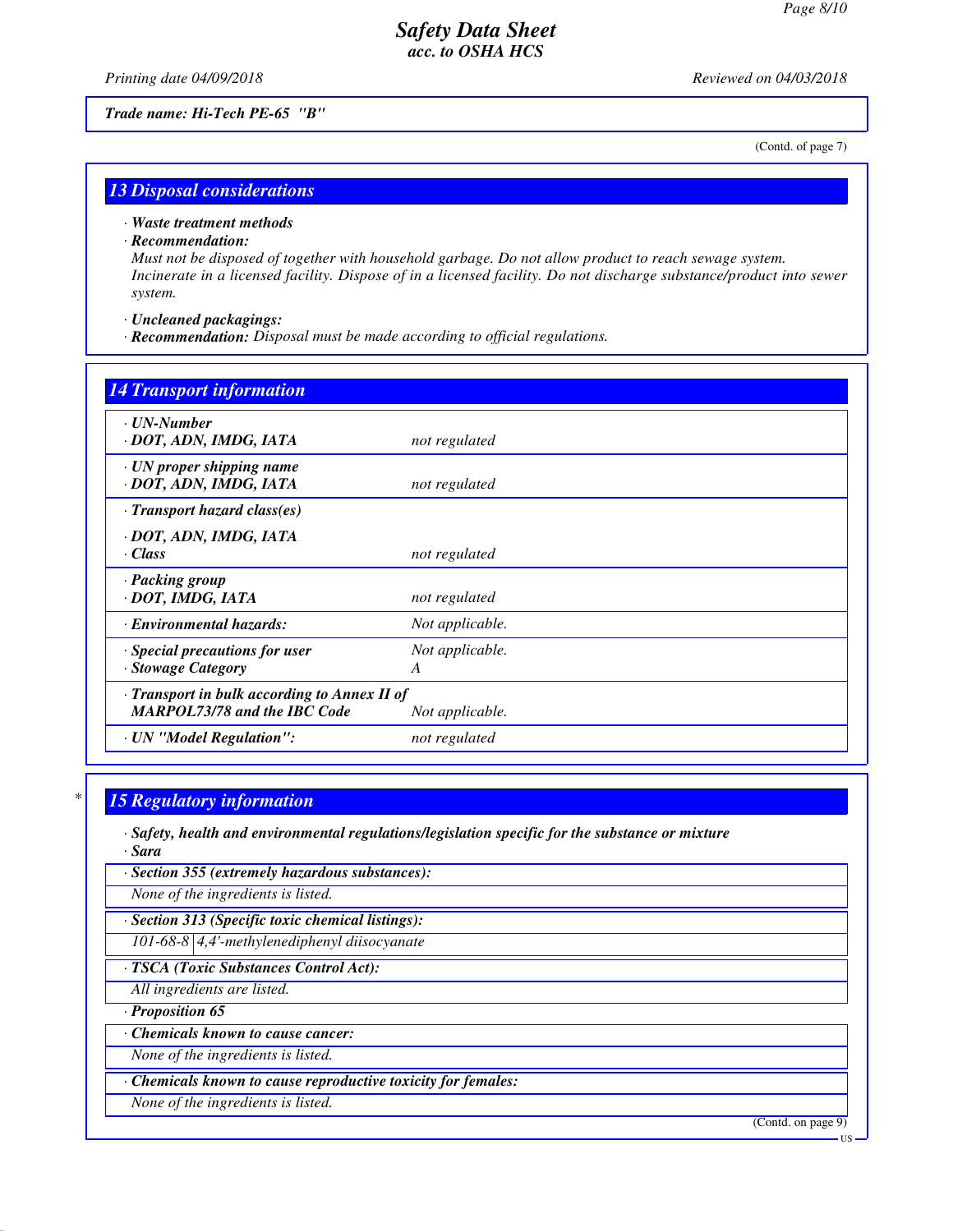(Contd. of page 8)

## *Safety Data Sheet acc. to OSHA HCS*

*Printing date 04/09/2018 Reviewed on 04/03/2018*

*Trade name: Hi-Tech PE-65 "B"*

*· Chemicals known to cause reproductive toxicity for males:*

*None of the ingredients is listed.*

*· Chemicals known to cause developmental toxicity:*

*None of the ingredients is listed.*

*· Carcinogenic categories*

*· EPA (Environmental Protection Agency)*

*101-68-8 4,4'-methylenediphenyl diisocyanate D, CBD*

*· TLV (Threshold Limit Value established by ACGIH)*

*None of the ingredients is listed.*

*· NIOSH-Ca (National Institute for Occupational Safety and Health)*

*None of the ingredients is listed.*

*· GHS label elements The product is classified and labeled according to the Globally Harmonized System (GHS). · Hazard pictograms*



*· Signal word Danger*

*· Hazard-determining components of labeling: 4,4'-methylenediphenyl diisocyanate methylenediphenyl diisocyanate · Hazard statements Harmful if inhaled. Causes skin irritation. Causes serious eye irritation. May cause allergy or asthma symptoms or breathing difficulties if inhaled. May cause an allergic skin reaction. Suspected of causing cancer. May cause respiratory irritation. May cause damage to organs through prolonged or repeated exposure. · Precautionary statements Obtain special instructions before use. Do not handle until all safety precautions have been read and understood. Do not breathe dust/fume/gas/mist/vapors/spray. Wash thoroughly after handling. Use only outdoors or in a well-ventilated area. Contaminated work clothing must not be allowed out of the workplace. Wear protective gloves/protective clothing/eye protection/face protection. [In case of inadequate ventilation] wear respiratory protection. If on skin: Wash with plenty of water. IF INHALED: Remove person to fresh air and keep comfortable for breathing. If in eyes: Rinse cautiously with water for several minutes. Remove contact lenses, if present and easy to do. Continue rinsing. IF exposed or concerned: Get medical advice/attention. Call a poison center/doctor if you feel unwell. Specific treatment (see on this label). Get medical advice/attention if you feel unwell. Take off contaminated clothing and wash it before reuse.*

(Contd. on page 10)